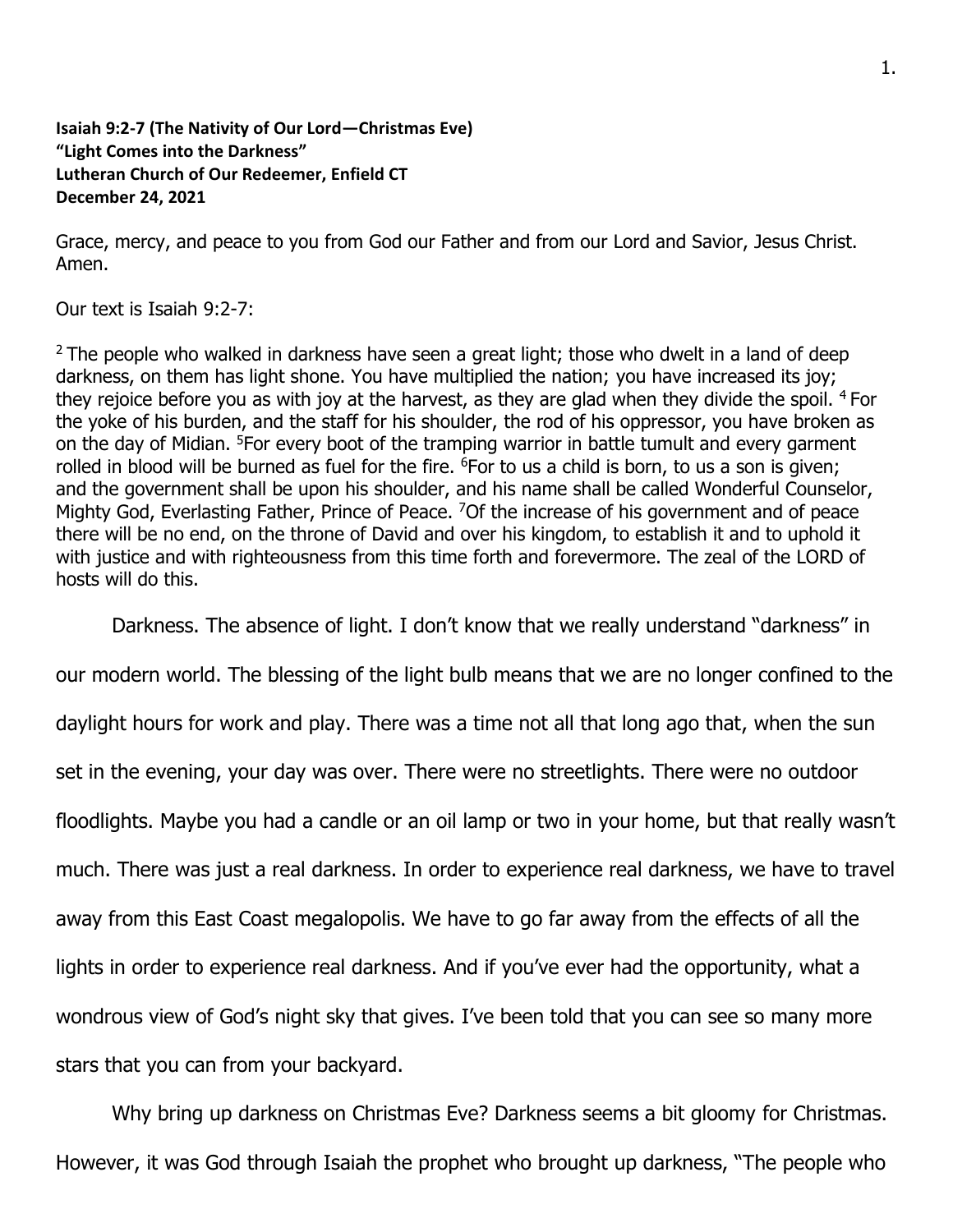walked in darkness have seen a great light; those who dwelt in a land of deep darkness, on them has light shone." Now, we don't have a perfect idea of true darkness because of all the ambient light around us. But we can experience it in the right places. But what about "deep darkness"? That's a whole other concept!

Come with me back to the beginning, to Genesis 1:1-2, "In the beginning, God created the heavens and the earth. The earth was without form and void, and **darkness** was over the face of the deep." (Gen. 1:1–2 ESV). This is the darkness of, well, nothing. There is only God—Father, Son, and Holy Spirit—the eternal Three in One. There could be only darkness in what was to be the created world because light didn't yet exist until the Triune God commanded by His Word, "Let there be light." This "darkness" is the same word Isaiah uses in our text when He speaks of the people who "walked in darkness." But God's prophet parallels this with the people who lived in "a land of **deep darkness**." This is even darker than the darkness of nothing. This darkness is even more dark than darkness! It's "deep darkness." Now if we struggle with regular darkness, what in the world do we do with the concept of "deep darkness"? The best I can do is to describe it with other words. "Deep darkness" is gloom, an impenetrable gloom, a pitch blackness, perhaps even "death-shadow" as the word is most often translated in Psalm 23, "Even though I walk through the valley of the shadow of death" (Psa. 23:4 ESV).

Well, this is indeed getting very gloomy for Christmas Eve! Darkness is bad enough, but deep darkness and impenetrable gloom is far worse. Darkness without and darkness within. That is how Isaiah described the life of the people of Galilee in the land of Zebulun and Naphtali. These were people who were living their lives in the gloom and utter darkness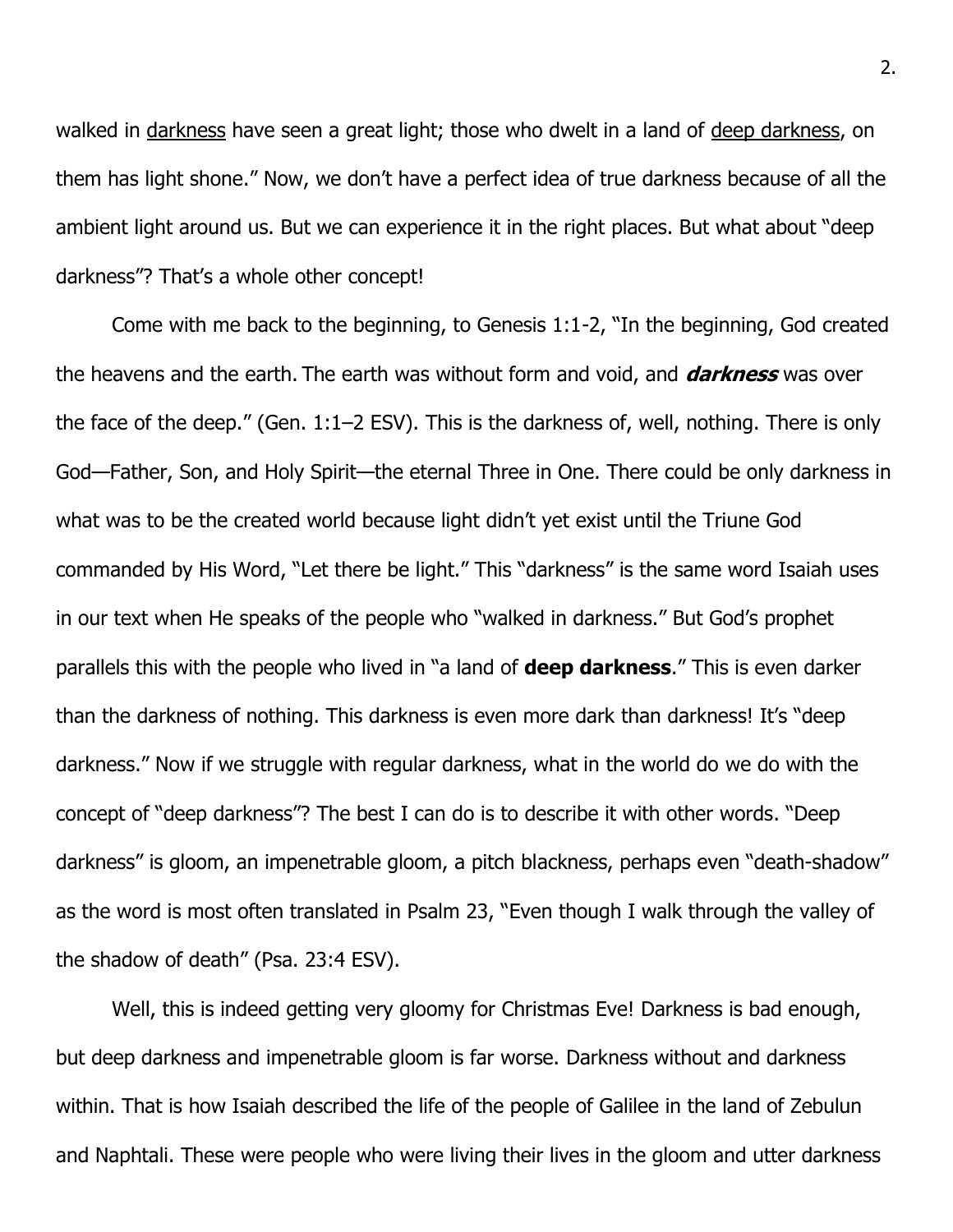of ignorance, distress, misery, and sin. And this was not only their situation but that of all people. The inward condition of all people is the plight of sin and misery in which we carry on with our lives. This ends with each person passing through the deep gloom of death!

How appropriate then is the metaphor of darkness. There isn't just evil "out there," that we experience in sickness and poverty and abuse and struggle, but there is evil right here, in each of our own hearts, a deep gloom of sin and guilt, of distress, and the misery caused by our sins and the sins of others against us. We have real darkness in our time. We are born walking in it. And we use it to conceal ourselves and our own walks of shame. We get lost in the dark, not knowing what to do or where to go. It certainly doesn't help when you hear the boots of Satan and his evil angels walking right behind you. They come like locusts, trying to rob you of God's Word. They pin you up in your sin. They leave you to sit in darkness of your own guilt and shame.

But this darkness is broken as the people see a great Light. The deep darkness is shattered as Light shines. In place of darkness and calamity, the people saw the Light of peace and blessing. In place of the darkness of ignorance, the people saw the Light of the knowledge of God's Word. In the place of the deep darkness of eternal death, the Light of salvation shown bright.

The deep, gloomy darkness of sin and death could only be removed from people by the Light of life. Only a Light which was able to bring life and immortality to light could dispel this deep darkness (2 Tim. 1:10). And such a Light appeared—Jesus Christ, the Son of God made flesh. From John 1, "In the beginning was the Word, and the Word was with God, and the Word was God. He was in the beginning with God. All things were made through him, and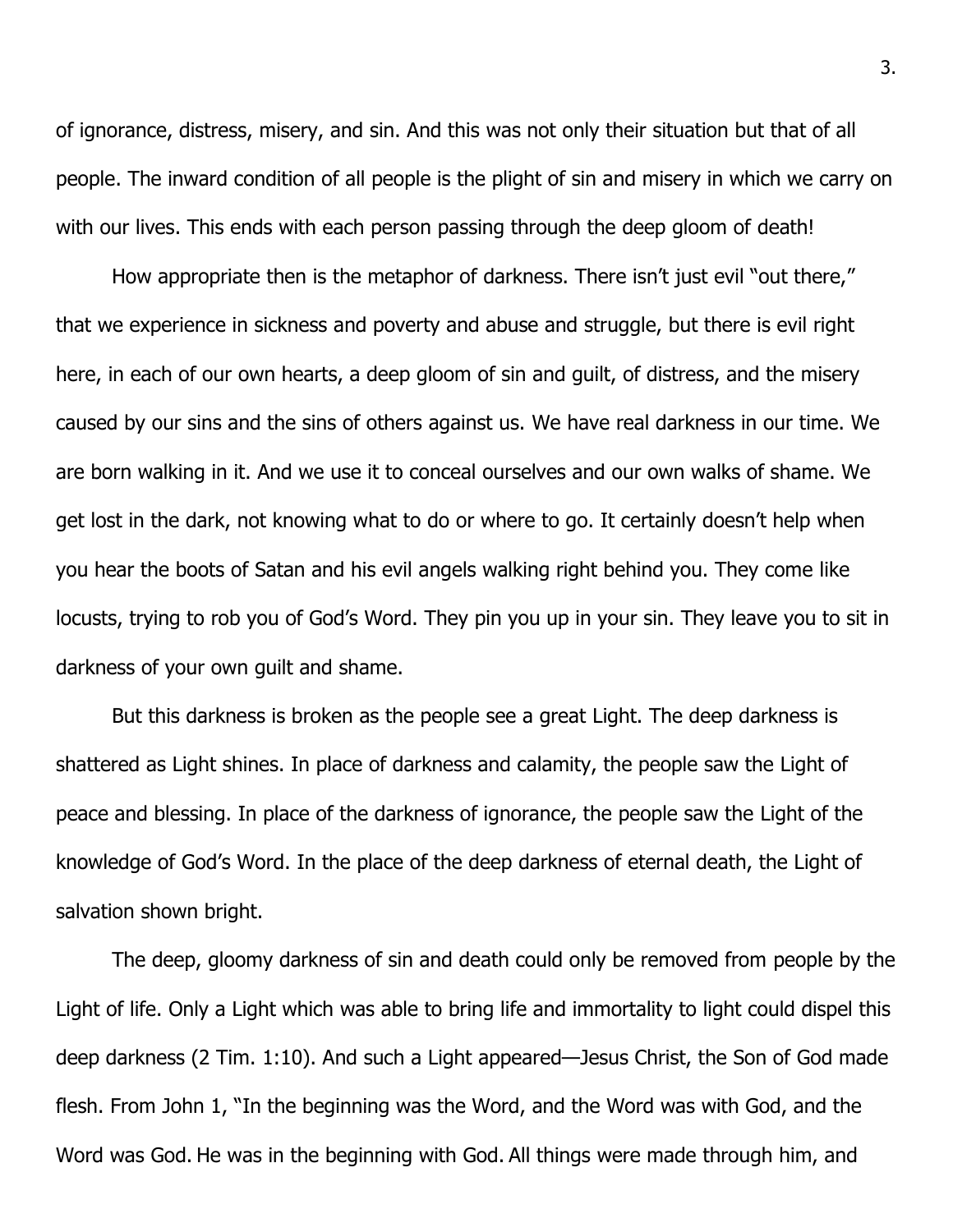without him was not any thing made that was made. In him was life, and the life was the light of men. The light shines in the darkness, and the darkness has not overcome it" (John 1:1–5 ESV). Jesus said, "I am the light of the world. Whoever follows me will not walk in darkness, but will have the light of life" (John 8:12 ESV).

This life is a life that overcomes both temporal and eternal death. This is an eternal life that comes to you as a gift of the Child born to us, a Son given to us. This Child, Jesus, the Son of God, conceived by the Holy Spirit and born of the virgin Mary, is your Lord. This Child, Jesus, this Son in whom the Father is well-pleased, took on our human nature without sin so that He might be the One to wage a spiritual battle against the cosmic forces of this present darkness (Eph. 6:12). We could not fight this battle, nor could we win against a foe over whom people have no power. But Christ, true God and true Man, could. He broke for us the burdensome yoke of sin. He set us free from our sins and from the punishment of eternal death and hell by taking upon Himself our sins and the guilt of our sins as if they were His own. He suffered the God-forsaken deep darkness of death and hell on the cross in our place. Christ's sacrificial death on the cross set us free from the deep darkness of sin through His own blood poured out for us. And where there is the forgiveness of sins, you can be absolutely sure that there is eternal life and salvation because Jesus Christ is not only the Crucified One, but also the Risen and Living One.

Having offered Himself on the cross as the once-for-all sacrifice for the sins of the world, on the third day, Jesus rose from the dead. Sin is defeated. Death is conquered. The deep darkness, the death-shadow, is no more. As Isaiah wrote in chapter 60, "Arise, shine, for your light has come, and the glory of the LORD has risen upon you. For behold, darkness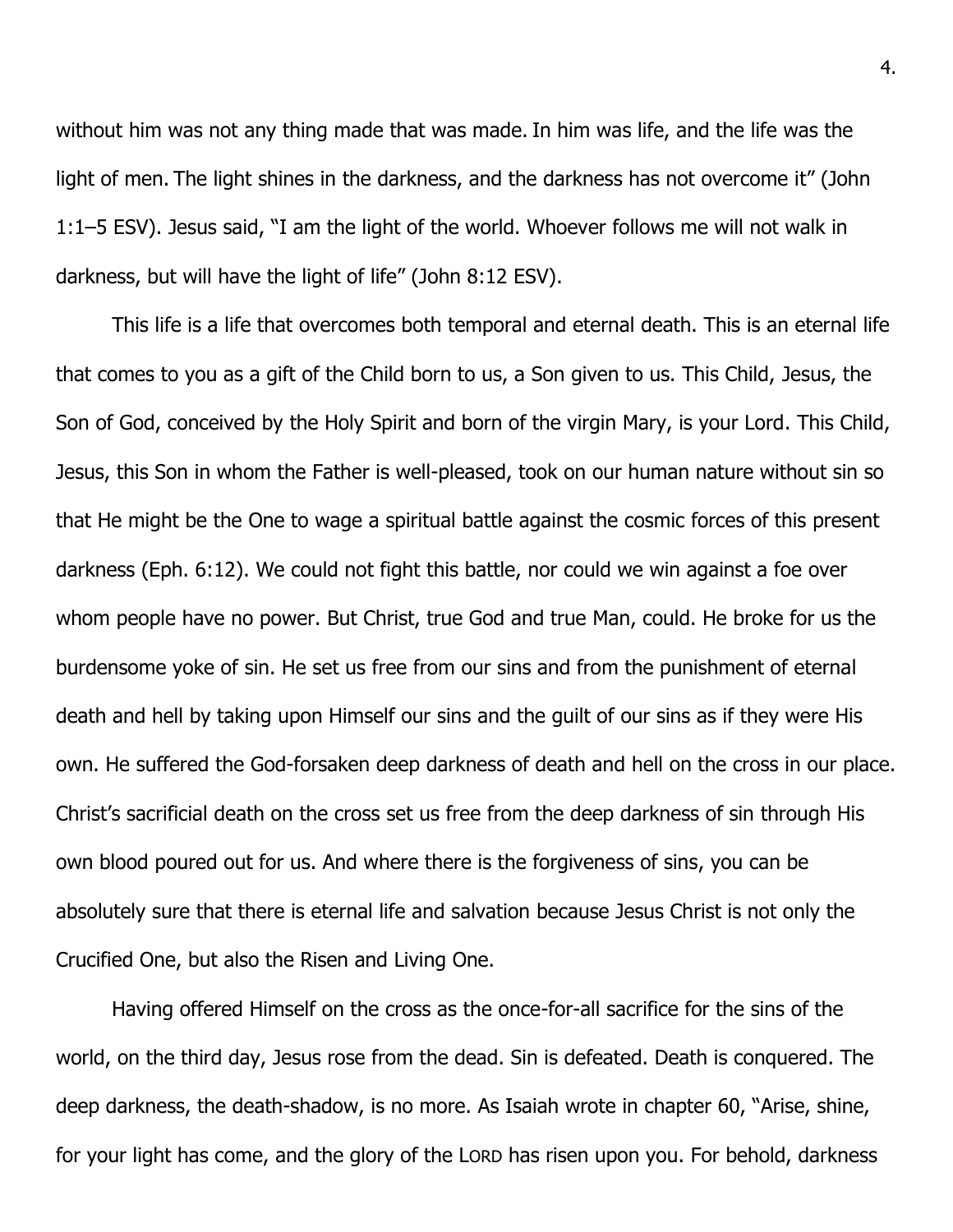shall cover the earth, and thick darkness the peoples; but the LORD will arise upon you, and his glory will be seen upon you" (Is. 60:1–2 ESV). For the Child born is the King of kings. The Infant laid in a manger wrapped in swaddling clothes is the All-Powerful God. Jesus the Son, fully human and fully divine, is the only Savior from sin and death. As the Risen Christ said to his servant John in Revelation 1, "Fear not, I am the first and the last, and the living one. I died, and behold I am alive forevermore, and I have the keys of Death and the Grave" (Rev.

1:17–18).

Pastor Stephen Starke's Easter hymn gives the Good News of Christmas and Easter to

us so well as we rejoice in the Light of Incarnate, Crucified, Risen, and Ascended Lord Jesus.

Hymn 481:

- 1 Scatter the darkness, break the gloom; Sun, reveal an empty tomb Shining with joy for all our sorrows, Hope and peace for all tomorrows, Life uneclipsed by doubt and dread: Christ has risen from the dead!
- 2 Bearing the standard from on high As the Lamb of God to die; He who for us, so cruelly treated, Lives again—our foes defeated! Where is your sting, O death and grave? Christ has shown His strength to save!
- 3 Banners of triumph, be unfurled! Trumpets, sound throughout the world! Crying and sighs, give way to singing: Life from death, our Lord is bringing!